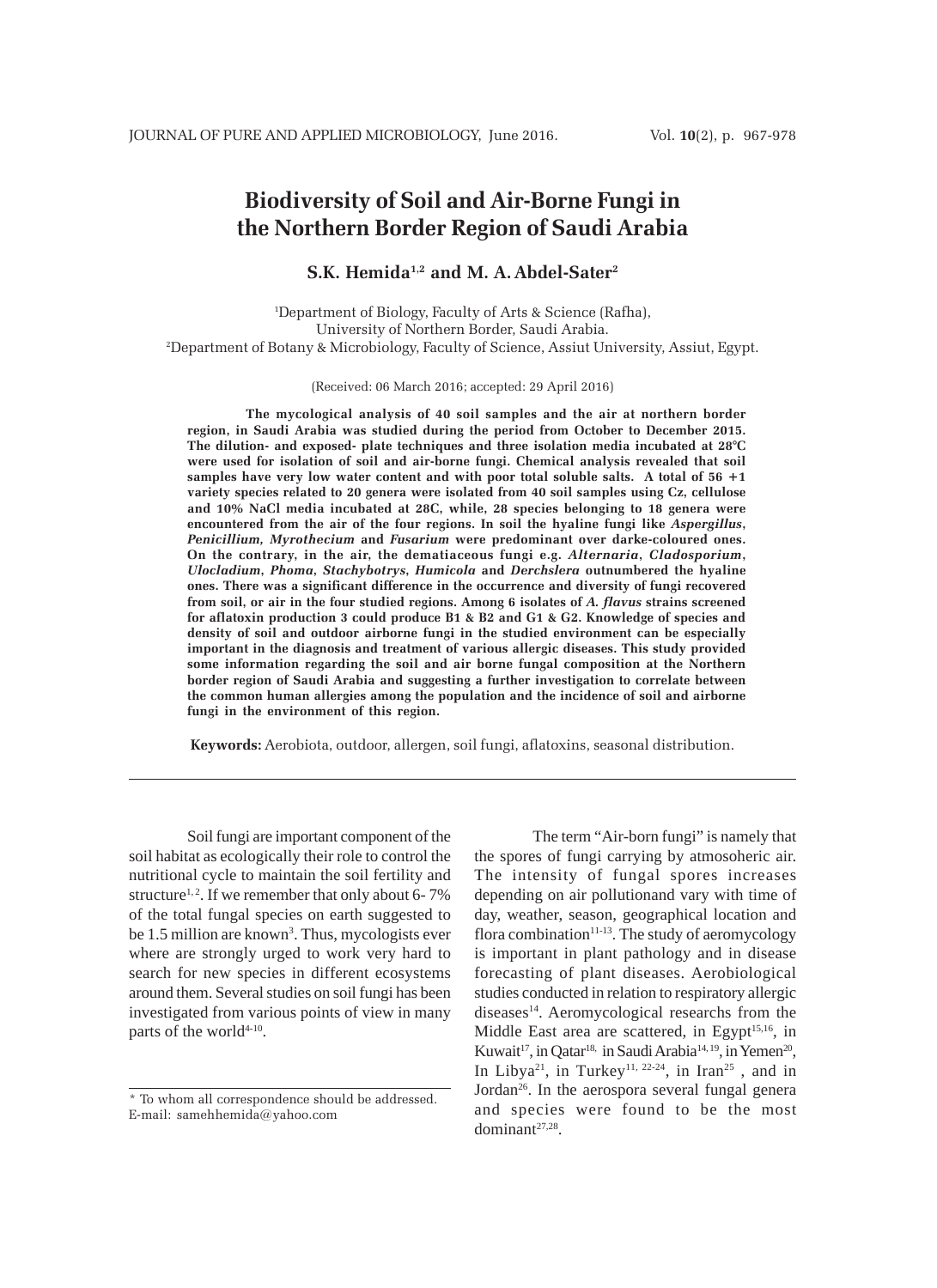Aflatoxins are a group of mycotoxins that produce by toxigenic strains of *Aspergiullus* flavus and A. *parasiticus*<sup>29-32</sup> and other species are also reported as AFs producers<sup>33</sup>. Aflatoxins contaminate different types of food and feed commodities, especially in hot and humid regions of the world<sup>34</sup>. The major AFs are characterized as  $B_1$ ,  $B_2$ ,  $G_1$ , and  $G_2$  of which aflatoxin B is the best known because of its hepatocarcinogenic nature<sup>35</sup>. From golobal prospective of food safty and security, aflatoxins contamination of food has gained much attention as potential health hazard for humans and animals<sup>36</sup>.

In Saudi Arabia, especially the northern border region, information on the fungal ecology of desert and reclaimed soil and air borne fungi is limited. Thus, the aim of the present work was designed to investigate the diversity of fungi in soil of the northern border region.Seasonal fluctuations of fungi over these regions was carred out bimonthly during October - December 2015. Also, the potentionality of the commonest fungi for aflatoxins production was evaluated.

### **MATERIALS AND METHODS**

### **Sampling location**

This study was carried out in four cities (Rafha, Lina, Al-Uwaygilah and Arar), the Northern border region of Saudi Arabia, bordering Iraq and Jordan. Sampling was conducted bimonthly during the period from October to December 2015.

# **Collection of soil samples**

A total of 40 soil samples were collected from the four governorates (10 for each). At least five samples were taken at random from each place, then the five soil samples were brought into one compsite sample which mixed thoroughly several times. Soil samples were put directly each into a clean plastic bages and brought into the laboratory and kept at 5°C till fungal analysis.

### **Determination of soil moisture content (MC)**

The moisture content of soil was determined by drying replicates of freshly collected samples in an oven at 105 C till constant weight. The loss of weight was determined, and then the percentage of moisture content was calculated from the following equation:

% Moisture content =  ${(A - B) \div B} X100$ Where

J PURE APPL MICROBIO*,* **10**(2), JUNE 2016.

 $A =$  weight of sample before drying and  $B =$  weight of sample after drying.

### **Determination of total soluble salts (TSS)**

The specific electrical conductance was measured in the soil extract using the conductance meter (YSI, model 35). The percentage TSS in the samples were estimated using this equation: % TSS in dry sample  $= 0.064$  X EC X extract ratio. The conversion factor to percentage salts (0.064) fairly applied for solutions extracted from the soil<sup>37</sup>. **Isolation of soil fungi**

The dilution- plate method was used for enumeration of soil fungi as described by Johnson *et al.*38and employed by Moubasher and his collaborators. The plates (5 plates for each type of medium) were incubated at 28 C for 1- 3 weeks after which the developing fungi were counted and the number of colony forming units (CFUs) was calculated per g dry soil.

### **Isolation of air-borne fungi**

Sampling was conducted bimonthly during the period from October to December 2015. Fifteen replicate plates of 9 cm diameter of the three media (Czapek's, Cellulose and 10% NaCl, 5 each) were exposed for 15 minutes at a height of 60 cm above the ground level at each of the four sites. The plates were then sealed and brought back to the laboratory and incubated at 28ºC for 7-15 days, during which, the developing colonies were counted (CFU, per 5 plates each medium), isolated and identified.

### **Media used for isolation of fungi**

The three types of media used for isolation of fungi were: 1) Modified Czapek's agar of the following composition (g/l): glucose 10, sodium nitrate 3.0, potassium dihydrogen phosphate 1.0, magnesium sulphate 0.5, potassium chloride 0.5, ferrous sulphate 0.01, agar 15.0), to which rose bengal (1/15000) and chloramphenicol (25 µg/ml) were added as bacteriostatic agents; 2) Czapek's agar of which sucrose was replaced by cellulose for isolation of cellulose decomposing fungi and 3) Modified Czapek's agar medium supplemented with 10% sodium chloride was used for isolation of halophilic and halotolerant fungi. **Identification of fungi**

The following references were used for the identification of fungal genera and species $39$ -45.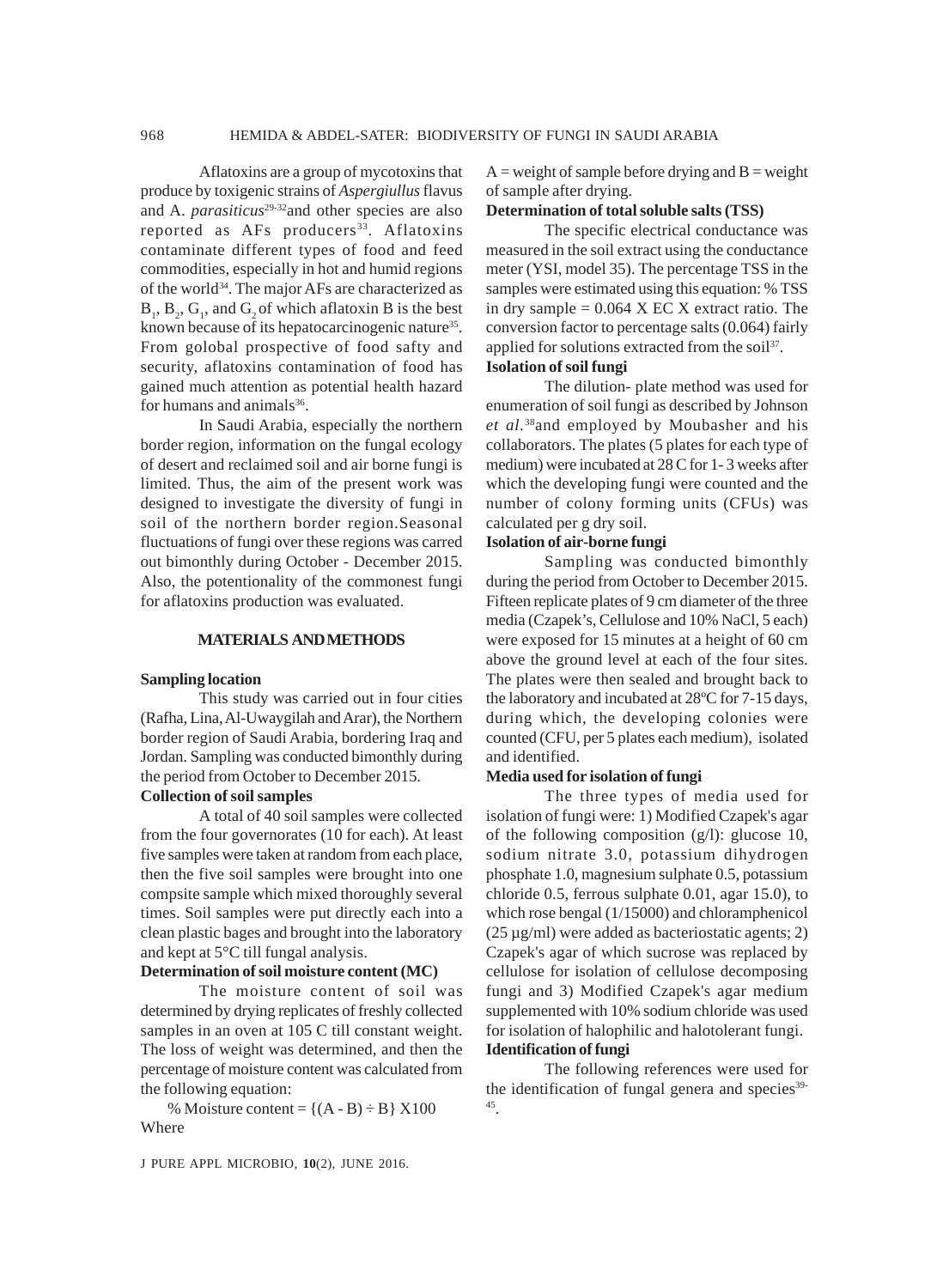### **Screening of aflatoxins**

six strains related to *Aspergillus flavus*, isolated in the current study, were screened for aflatoxin-producing capability according to the method of Zohri<sup>46</sup>. Cultures were observed for fluorescence under long-wave UV light (365 nm) after 7 days. The positive results were shown as blue and green flourescences.

# **RESULTS AND DISCUSSION**

Chemical analysis of desert soil samples collected from the four regions revealed that water content and tatal soluble salts in the tested samples were very low levels. MC in the examined samples ranging from 0.4-1.8; 0.2-1.9; 0.5-3.6; and 0.6-3.0 % in the four regions, respectively. Also, as in MC, total soluble salts were remarkably higher in Al-Uwaygilah and Arar than the other two regions ranging between 0.2- 1.0 ; and 0.4-1.2 and 0.2- 1.1 . Relatively high means MC and total TSS was found in Arar (2.04 and 0.82) followed by Al-Uwaygilah (1.76 and 0.83) (Table 1). Our results were greatly harmony with the finding of Abdel-Hafez<sup>4</sup> who reported that soil of Saudi Arabia were generally poor total soluble salts (0.05- 0.46 %). Gherbawy *et al*. <sup>47</sup> indicated that the soil moisture content is low in all habitats of Taif area. Moubasher *et al*. 48 stated that MC of cultivated, desert and salt marsh soils were higher than those in Saudi Arabia and ranged from 7.5 – 22.4; 1.5- 9.5 and 5.5- 19.3%, respectively. Whereas, TSS fluctuated from low value (0.2- 1.3%) in cultivated; low or moderate values in desert (0.2- 7.6%) and high or very high in salt marsh soils  $(4.6-46.7\%)$ . Ismail<sup>49</sup> rated that MC of air dust fluctuated between 0.5- 9.0% while, TSS varied from 0.03- 31.7% and most samples contained less than 02.0% of total soluble salts. **Fungi recovered from soil**

Using three types of media incubated at 28°C, it could isolate 56 species and one variety appertaining to 20 genera from 40 soil sample collected from 4 regions (10 each) at the Northerns border of Saudi Arabia (Table 2). The results revealed that the highest counts and number of genera and species were recorded in Arar (13 genera and 25 species) and Linah (12 and 260) followed by Al-Uwaygilah (12 and 22) and Rafha (9 and 16). 1n soil the hyaline fungi were predominant over the dark-coloured ones. It may be due to the soil is densely populated by microorganisms and competition for extence is very sever. On the other hand, fungi are relatively protected from the injurious effects of atmospheric conditions, high light intensity, and deep diurnal fluctuations of temperature and humidity. These conditions may selectively favour hyaline fungi over the darkcoloured (melanin-containing) fungi.

There was remarkably high incidence of fugal total counts in soil samples gathered from Arar (1065 conlonis/ g) and Linah (850) followed by Al- Uwaygilah (760) and Rafha (320). This may be associated with the high activities of human and animals which led to increased amount of nutrients in the remains of plant, animal and man in this area providing the optimal condations for microbial growth<sup>50</sup>. In this respect, Comprehensive studies on soil fungi began with work of Adametz<sup>51</sup>

| Samples |      | Rafha |        | Linah |      | Al-Uwaygilah |        | Arar |
|---------|------|-------|--------|-------|------|--------------|--------|------|
| No.     | MC%  | TSS%  | $MC\%$ | TSS%  | MC%  | TSS%         | $MC\%$ | TSS% |
|         | 1.8  | 0.2   | 1.8    | 0.9   | 1.5  | 0.5          | 2.1    | 1.1  |
| 2       | 0.9  | 0.2   | 0.7    | 1.0   | 1.3  | 0.6          | 1.8    | 1.2  |
| 3       | 1.6  | 0.3   | 1.9    | 0.8   | 0.9  | 0.2          | 2.6    | 0.9  |
| 4       | 1.5  | 0.9   | 0.9    | 0.4   | 1.8  | 1.0          | 2.2    | 0.6  |
| 5       | 1.6  | 0.3   | 0.2    | 0.3   | 0.5  | 0.7          | 1.7    | 0.7  |
| 6       | 1.0  | 1.0   | 1.3    | 0.2   | 2.2  | 0.6          | 2.5    | 1.0  |
| 7       | 0.4  | 0.6   | 1.1    | 0.5   | 3.6  | 0.8          | 3.0    | 0.8  |
| 8       | 0.8  | 0.3   | 0.9    | 0.6   | 1.9  | 1.0          | 0.6    | 0.9  |
| 9       | 1.2  | 0.4   | 1.8    | 0.7   | 2.1  | 1.1          | 2.0    | 0.4  |
| 10      | 1.3  | 0.9   | 1.0    | 0.9   | 1.8  | 0.9          | 1.9    | 0.6  |
| Mean    | 1.21 | 0.51  | 1.16   | 0.63  | 1.76 | 0.83         | 2.04   | 0.82 |

**Table 1.** Percentage moisture content (MC%) and total soluble salts (TSS%) of the examined soil samples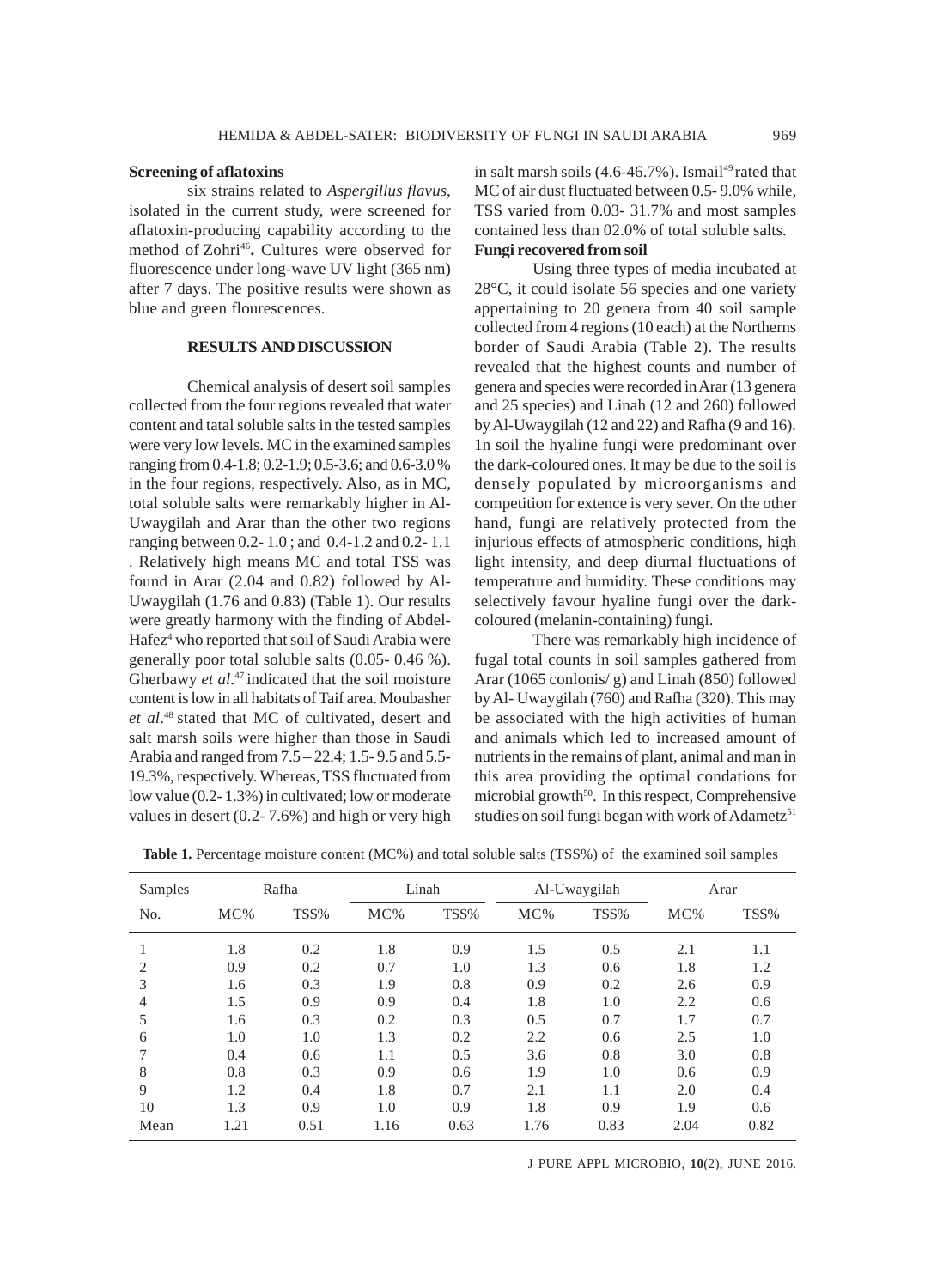| Table 2. Total counts (TC, calc<br>soil of the four regions on Czapek |                                 |                          |                      |                          | ulated per g) and percentage frequency (F %, out of 10 samples) of fungal genera and species isolated from desert<br>'s- glucose (Cz), Czapek's-cellulose (Cell) and Czapek's- glucose supplemented with 10% NaCl agar media at |                 |                       |                          |                   |                                |                         |                    |                          |                          |                 |                           |                |                 |                |             |                                                                                     |               |                    |
|-----------------------------------------------------------------------|---------------------------------|--------------------------|----------------------|--------------------------|---------------------------------------------------------------------------------------------------------------------------------------------------------------------------------------------------------------------------------|-----------------|-----------------------|--------------------------|-------------------|--------------------------------|-------------------------|--------------------|--------------------------|--------------------------|-----------------|---------------------------|----------------|-----------------|----------------|-------------|-------------------------------------------------------------------------------------|---------------|--------------------|
| $Taxa*$                                                               | පි                              |                          | <b>Cell</b><br>Rafha |                          |                                                                                                                                                                                                                                 | 10% NaCl        |                       |                          | ථ                 | ථ                              | LinahAl-UwaygilahArar   | 링.                 |                          |                          | 10 % NaCl       |                           |                |                 | CzCz           |             | d.                                                                                  |               | 10 % NaCl          |
| Alternaria                                                            | පි<br>26<br>16                  | $\mathbb{L}$ to $\omega$ | TC                   | щ                        | TC                                                                                                                                                                                                                              | щ               | <b>CA0</b><br>H40     | $H4 -$                   | TC                | щ                              | FC<br>$\overline{4}$    | H <sub>1</sub>     | FC                       | щ                        | $\frac{C}{C}$   | щ                         | TO<br>20       | H <sub>1</sub>  | $\frac{C}{16}$ | 圧の          | <b>L24</b><br>L54                                                                   | 圧め            | 圧の<br><b>LS</b>    |
| A. chlamydospora<br>4. alternata                                      |                                 |                          |                      |                          |                                                                                                                                                                                                                                 |                 |                       |                          |                   |                                |                         |                    |                          |                          | $\mathcal{L}$   |                           | 20             | $\mathcal{C}$   | 16             | 3           | 24                                                                                  | 3             | 3<br>38            |
| Alternaria spp.<br>A. brasiliensis<br>Aspergillus                     | 100<br>4                        | aga                      | 100                  | ٥                        |                                                                                                                                                                                                                                 |                 | $\frac{26}{158}$      |                          | 302               | $\overline{10}$                | 4                       | $\mathcal{L}$      | 18                       | 4                        | $\overline{40}$ | Γ                         | $\mathcal{L}$  |                 | 14             | $\epsilon$  | 24                                                                                  | 4             | 5<br>40            |
| A. carneus                                                            |                                 |                          | ∞                    |                          |                                                                                                                                                                                                                                 |                 |                       |                          |                   |                                |                         |                    |                          |                          |                 |                           | $\mathbf{C}$   |                 |                |             |                                                                                     |               |                    |
| A. fumigatus<br>A, flavus                                             | $\frac{8}{18}$                  | $\sim$                   | 34<br>$\circ$        | 23433                    |                                                                                                                                                                                                                                 |                 | 6024                  | $30 - 7$                 | 2023002           | 562411                         |                         |                    | $\circ$ $\sim$ $\approx$ | $\overline{c}$           | 28              | ė                         |                |                 |                |             | $\overline{4}$                                                                      | $\mathcal{L}$ | $\sim$<br>$\infty$ |
| A. ochraceus<br>A. terreus                                            |                                 |                          | $\frac{8}{38}$       |                          |                                                                                                                                                                                                                                 |                 |                       |                          |                   |                                |                         |                    |                          |                          |                 |                           |                |                 | $\circ$        | 3           | $\overline{10}$                                                                     |               | $\overline{C}$ +   |
| Botryotrichum piluliferum<br>Cladosporium                             |                                 |                          | $\circ$              | $\overline{\phantom{0}}$ |                                                                                                                                                                                                                                 |                 | $_{10}^{20}$          | 4                        |                   |                                |                         |                    | $\mathcal{L}$            |                          | 2440            |                           |                |                 |                |             |                                                                                     |               |                    |
| C. cladosporioides<br>Cochliobolus<br>C. spicifer                     |                                 |                          | $\circ$              |                          |                                                                                                                                                                                                                                 |                 |                       |                          |                   |                                |                         |                    | $\sim$                   |                          |                 |                           |                |                 | $\frac{2}{8}$  | $\sim$ $-$  | $\circ$                                                                             |               |                    |
| Emericella                                                            | $\sim 4$                        |                          | 4                    | $\mathcal{L}$            |                                                                                                                                                                                                                                 |                 | $\sim$ $\overline{a}$ | $\overline{\phantom{0}}$ | $\circ$           | $\mathcal{L}$                  |                         |                    |                          |                          |                 |                           |                |                 |                |             |                                                                                     |               | $\mathcal{L}$      |
| F. sambucinum<br>Fusarium                                             |                                 |                          |                      |                          | 4                                                                                                                                                                                                                               |                 |                       |                          |                   |                                | $\mathcal{L}$           |                    | 242                      | 4                        | $\circ$         | $\sim$                    |                |                 | 4              |             | 38<br>16                                                                            | nwa           |                    |
| Fusarium sp.<br>F. solani                                             | 4                               |                          |                      |                          | 4                                                                                                                                                                                                                               |                 | $\circ$               | 3                        |                   |                                | $\mathcal{L}$           |                    |                          | ∹ ຕ                      |                 |                           |                |                 |                |             | 14                                                                                  |               |                    |
| Humicola fusco-atra                                                   |                                 |                          |                      |                          |                                                                                                                                                                                                                                 |                 |                       |                          |                   |                                |                         |                    |                          |                          |                 |                           |                |                 |                |             |                                                                                     |               |                    |
| M. circinellioides<br>Myrothecium<br>Mucor                            | $\frac{20}{12}$                 |                          |                      |                          |                                                                                                                                                                                                                                 |                 | 8889922               | 221111                   | $\infty$ $\infty$ |                                |                         |                    |                          |                          | 488882          | $ \omega \omega$          |                |                 | 82881          | amma        | $\frac{1}{4}$ $\frac{1}{2}$ $\frac{1}{2}$ $\frac{1}{2}$ $\frac{1}{2}$ $\frac{1}{2}$ | 141425        |                    |
| M. verrucaria<br>Penicillium                                          |                                 |                          |                      |                          |                                                                                                                                                                                                                                 |                 |                       |                          | 96                | $\sim$                         |                         |                    |                          |                          |                 | 4-                        |                |                 |                |             |                                                                                     |               |                    |
| P. chrysogenum                                                        | $\frac{8}{20}$                  |                          | $\frac{88}{28}$      | レム                       |                                                                                                                                                                                                                                 |                 |                       |                          |                   |                                |                         |                    | 116                      | റന                       | $\mathcal{L}$   |                           | 44             | $\sim$          |                |             |                                                                                     |               |                    |
| P. funiculosum<br>P. oxalicum                                         |                                 |                          |                      |                          |                                                                                                                                                                                                                                 |                 |                       |                          |                   |                                |                         |                    | $4\frac{2}{10}$          | $\overline{\phantom{0}}$ |                 |                           |                |                 |                |             | 26                                                                                  | $\sim$ $-$    |                    |
| Penicillium spp.<br>Phoma                                             |                                 |                          | 4                    |                          |                                                                                                                                                                                                                                 |                 |                       |                          | 96                | $\sim$                         |                         |                    |                          |                          |                 |                           |                |                 | 24             |             | $\infty$                                                                            |               |                    |
| Stachybotrys chartarum<br>P. glomerata                                |                                 |                          | 4                    |                          |                                                                                                                                                                                                                                 |                 |                       |                          |                   |                                |                         |                    |                          |                          |                 |                           |                |                 |                |             |                                                                                     |               |                    |
| Ulocladium<br>U. atrum                                                |                                 |                          |                      |                          |                                                                                                                                                                                                                                 |                 | $\frac{8888}{1200}$   | <b>422233</b>            | 000<br>000        | うこう                            |                         |                    | $^{106}_{84}$            | $\overline{5}$           | $2288 + 5$      | $-$ 0 $\omega$ $\sim$ $-$ | $234$<br>$168$ | $\infty$ $\sim$ |                |             |                                                                                     |               | 750<br>35840       |
| U. botrytis                                                           |                                 |                          |                      |                          |                                                                                                                                                                                                                                 |                 |                       |                          |                   |                                |                         |                    |                          |                          |                 |                           |                |                 | 1341823        | $2 - n - 2$ | $870 - 72$                                                                          | 8.50000       |                    |
| U. tuberculatum<br>Total CFU <sub>s</sub>                             |                                 | $\subseteq$              | Ņ<br>$\overline{4}$  |                          |                                                                                                                                                                                                                                 |                 |                       |                          |                   |                                |                         |                    | 276                      | $\sim$ $\approx$         |                 | $\approx$                 | 228            | $\overline{10}$ |                |             |                                                                                     |               | 10<br>488          |
| No. of genera<br>No. of species+var.                                  |                                 |                          |                      | 2732                     | $4 \times 2$                                                                                                                                                                                                                    | 2m <sub>m</sub> | $343$<br>16           | 225                      | $\frac{3}{4}$ + 5 | $rac{10}{12}$<br>${}^{\infty}$ | $\infty$ $\frac{1}{20}$ | $2n +$<br>$\infty$ |                          |                          |                 |                           |                |                 |                |             |                                                                                     |               |                    |
| Total spp. 56+1var.<br>Total genera $=20$                             | $\frac{74}{6}$ 6 $\frac{29}{6}$ | $\frac{200}{100}$        |                      | $\frac{12}{2224+1}$ var. |                                                                                                                                                                                                                                 |                 |                       |                          |                   |                                |                         |                    |                          |                          |                 |                           |                |                 |                |             |                                                                                     |               |                    |
|                                                                       |                                 |                          |                      |                          |                                                                                                                                                                                                                                 |                 |                       |                          |                   |                                |                         |                    |                          |                          |                 |                           |                |                 |                |             |                                                                                     |               |                    |

\*Genera and species encountered from one City were omitted. **\***Genera and species encountered from one City were omitted.

970 HEMIDA & ABDEL-SATER: BIODIVERSITY OF FUNGI IN SAUDI ARABIA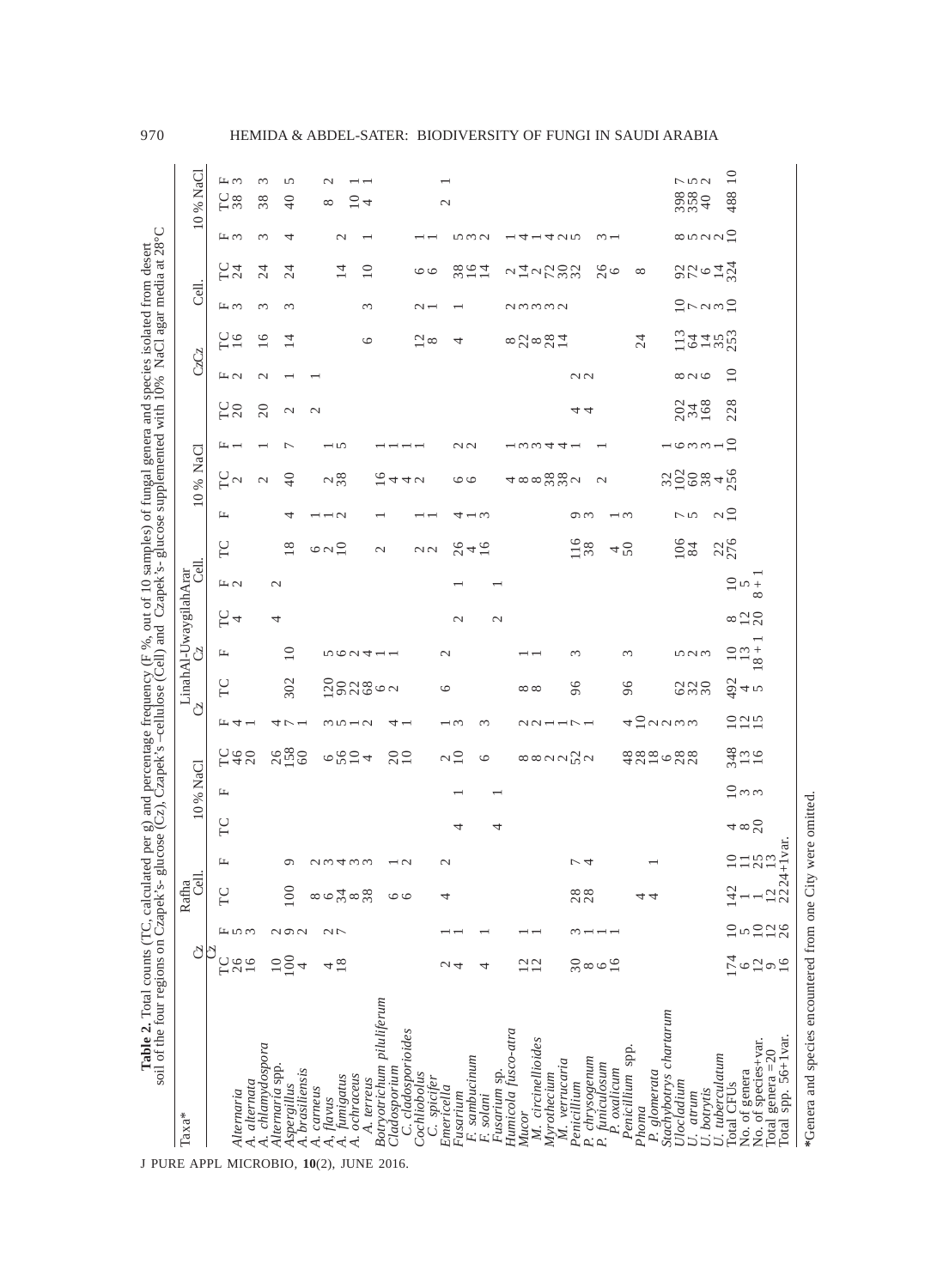who isolated 11 species of fungi from expermintal farm for purpose of making biochemical studies. Since that, the number of publications on soil fungi has grown significantly, such as: Azaz and Pekel<sup>7</sup> from soil samples taken from burnt forest land in Turkey; Szewczyk<sup>8</sup> on soil from young Scots pine

plantations affected with root rot in Poland; Puangsombat et al.<sup>9</sup> from soil of Tha Kum-Haai; Hemida *et al.*<sup>10</sup>, Abdel-Hafez *et al.*<sup>52,53</sup>, Al-Khateeb<sup>54</sup> on soil collected from different habitats in Egypt. Incidence of *Aspergillus*, *Penicillium*,

*Fusarium*, *Alternaria* and *Ulocladium* and its

| <b>Table 3.</b> Total counts (calculated/30 plates/20 min) of fungal genera and species |
|-----------------------------------------------------------------------------------------|
| isolated from the air of the four regions on Czapek's-glucose agar (Cz), Czapek's       |
| - Cellulose agar (Cell) and Czapek's with 10 % NaCl agar (10% NaCl) media at 28 °C.     |

| Genera & Species           |                          | Rafha                    |                          |                          | Linah                    |                          |                          | Al-Uwaygilah             |                          |                          | Arar                     |                          |
|----------------------------|--------------------------|--------------------------|--------------------------|--------------------------|--------------------------|--------------------------|--------------------------|--------------------------|--------------------------|--------------------------|--------------------------|--------------------------|
|                            | Cz                       | Cell.                    | 10 %<br><b>NaCl</b>      | Cz                       | Cell.                    | 10 %<br>NaCl             | Cz                       | Cell.                    | 10 %<br><b>NaCl</b>      | $C_{Z}$                  | Cell.<br><b>NaCl</b>     | 10 %                     |
| Alternaria alternata       | 88                       | 83                       | 62                       | 67                       | 86                       | 58                       | 74                       | 95                       | 33                       | 84                       | 72                       | 32                       |
| Aspergillus                | 26                       | 45                       | 52                       | 62                       | 26                       | 53                       | 32                       | 27                       | 13                       | 39                       | 61                       | 6                        |
| A. flavipes                | 13                       | $\overline{\phantom{0}}$ | $\overline{a}$           | 14                       | $\overline{\phantom{0}}$ | $\overline{a}$           | $\overline{4}$           | $\mathfrak{2}$           | 6                        | 3                        | $\frac{1}{2}$            | 3                        |
| A. flavus                  | 3                        | 12                       | $\blacksquare$           | 3                        | 4                        | $\overline{a}$           | 8                        | 3                        | $\overline{a}$           | 3                        | 14                       | $\overline{\phantom{0}}$ |
| A. fumigatus               | $\mathbf{1}$             | $\overline{4}$           | 20                       | 7                        | 3                        | 11                       | 6                        | $\overline{a}$           | $\overline{a}$           | 6                        | 10                       | 3                        |
| A. niger                   | 6                        | 25                       | 17                       | 24                       | 10                       | 36                       | 12                       | 22                       | 7                        | 21                       | 13                       | $\overline{\phantom{a}}$ |
| A. terreus                 | 1                        | 4                        | 7                        | 11                       | 6                        | 6                        | $\overline{2}$           | $\overline{\phantom{0}}$ | $\overline{a}$           | 6                        | 24                       | $\overline{a}$           |
| A. ustus                   | $\overline{4}$           | $\overline{\phantom{0}}$ | 8                        | 3                        | $\overline{a}$           | $\overline{a}$           | $\overline{\phantom{0}}$ |                          | $\overline{a}$           | $\qquad \qquad \Box$     | $\overline{a}$           | $\overline{a}$           |
| Chaetomium globosum        | $\bar{a}$                | 2                        | 3                        | $\overline{\phantom{a}}$ | 1                        | 5                        | $\overline{\phantom{a}}$ | $\overline{\phantom{a}}$ | $\overline{a}$           | $\overline{a}$           | 4                        | $\overline{\phantom{a}}$ |
| Cladosporium               | 46                       | 37                       | 50                       | 31                       | 22                       | 37                       | 28                       | 10                       | 11                       | 25                       | 45                       | 19                       |
| C. cladosporioides         | 43                       | 37                       | 48                       | 31                       | 22                       | 37                       | 24                       | 10                       | 11                       | 25                       | 34                       | 19                       |
| C. herbarum                | 3                        | $\overline{a}$           | $\mathfrak{2}$           | $\overline{a}$           | $\overline{a}$           | $\overline{\phantom{a}}$ | $\overline{4}$           | $\overline{\phantom{a}}$ | $\overline{a}$           | $\overline{\phantom{0}}$ | 11                       | $\overline{a}$           |
| Curvularia lunata          | 2                        | 11                       | 1                        | 2                        | $\overline{\phantom{a}}$ | $\overline{\phantom{a}}$ | $\qquad \qquad -$        | 13                       | $\overline{\phantom{0}}$ | 2                        | 11                       | $\qquad \qquad -$        |
| Derchslera                 | 11                       | 8                        | 6                        | 8                        | 14                       | 17                       | 6                        | 11                       | 7                        | 13                       | 15                       | 5                        |
| D. halodes                 | 5                        | $\overline{a}$           | 3                        | $\overline{2}$           | 3                        | 9                        | $\overline{a}$           | $\overline{a}$           | $\tau$                   | 5                        | 12                       | $\overline{2}$           |
| D. spicifera               | 6                        | 8                        | 3                        | 6                        | 11                       | 8                        | 6                        | 11                       | $\overline{a}$           | 8                        | 3                        | 3                        |
| Fusarium                   | 8                        | 22                       | 22                       | 17                       | 7                        | 25                       | 32                       | 3                        | 19                       | 30                       | 18                       | 24                       |
| F. moniliforme             | $\overline{a}$           | 22                       | $\overline{\phantom{a}}$ | $\overline{a}$           | 6                        | $\overline{\phantom{a}}$ | 21                       | 3                        | $\frac{1}{2}$            | 20                       | 18                       | $\overline{a}$           |
| F.oxysporum                | $\qquad \qquad -$        | $\overline{a}$           | $\bar{\phantom{a}}$      | 6                        | $\overline{a}$           | 13                       | 6                        | $\overline{\phantom{0}}$ | $\overline{a}$           | $\overline{\phantom{m}}$ | $\overline{a}$           | $\overline{a}$           |
| F. solani                  | 8                        | $\bar{\phantom{a}}$      | 22                       | 11                       | 1                        | 12                       | 5                        | $\overline{a}$           | 19                       | 10                       | $\overline{a}$           | 24                       |
| Humicola grisea            | 17                       | 18                       | $\overline{4}$           | 7                        | 3                        | 10                       | 5                        | 5                        | 10                       | 7                        | 11                       | $\overline{a}$           |
| Myrothecium roseum         | $\overline{\phantom{a}}$ | $\bar{\phantom{a}}$      | 7                        | 1                        | 3                        | $\overline{2}$           | $\overline{\phantom{0}}$ | $\overline{a}$           | $\overline{\phantom{0}}$ | $\overline{a}$           | $\overline{\phantom{0}}$ | $\overline{a}$           |
| Paecilomyces variotii      | $\overline{a}$           | 7                        | $\overline{2}$           | $\overline{a}$           | $\overline{a}$           | $\overline{a}$           | $\overline{a}$           | $\overline{a}$           | $\overline{a}$           | $\overline{a}$           | $\overline{a}$           | $\overline{a}$           |
| Penicillium                | 9                        | 9                        | 6                        | 13                       | $\overline{a}$           | 5                        | 10                       | $\overline{c}$           | $\overline{c}$           | 5                        | $\overline{a}$           | 3                        |
| P. chrysogenum             | $\overline{4}$           | 9                        | 6                        | 13                       | $\qquad \qquad \Box$     | 5                        | 4                        | $\overline{2}$           | $\overline{2}$           | 5                        | $\overline{a}$           | 3                        |
| P. funiculosum             | 5                        | $\overline{\phantom{a}}$ | $\overline{a}$           | $\overline{a}$           | $\overline{\phantom{a}}$ | $\overline{a}$           | 6                        | $\overline{a}$           | $\overline{\phantom{0}}$ | $\overline{a}$           | $\overline{a}$           | $\overline{a}$           |
| Phoma humicola             | 9                        | 14                       | 10                       | 9                        | $\overline{4}$           | $\overline{a}$           | 10                       | $\overline{2}$           | $\overline{a}$           | 7                        | 9                        | $\overline{a}$           |
| Scopulariopsis brevicaulis |                          | $\overline{\phantom{0}}$ | $\overline{4}$           | $\overline{a}$           | $\overline{\phantom{0}}$ | $\overline{a}$           | $\overline{a}$           | 6                        | $\overline{a}$           | $\overline{a}$           | 4                        | 3<br>$\overline{a}$      |
| Stachybotrys chartarum 16  |                          | 31                       | $\overline{\phantom{a}}$ | 20                       | 16                       | $\qquad \qquad \Box$     | 4                        | 8                        | $\overline{\phantom{0}}$ | 13                       | 28                       | $\qquad \qquad -$        |
| Sterile mycelia            | 17                       | $\overline{9}$           | 16                       | 7                        | 9                        | 18                       | $\overline{a}$           | $\overline{a}$           | $\overline{a}$           | 9                        | 6                        | 25                       |
| Torula herbarum            | $\overline{a}$           | 10                       | $\frac{1}{2}$            | $\overline{2}$           | $\overline{a}$           | $\overline{a}$           | $\overline{a}$           | $\overline{a}$           | $\overline{a}$           | $\overline{a}$           | 5                        | $\overline{a}$           |
| Trichothecium roseum       | $\overline{a}$           | $\overline{a}$           | $\overline{a}$           | $\overline{a}$           | $\overline{a}$           | $\overline{a}$           | $\overline{a}$           | $\overline{a}$           | $\overline{a}$           | 1                        | $\overline{a}$           | $\mathbf{1}$             |
| Trichoderma hamatum        | $\overline{\phantom{a}}$ | $\overline{\phantom{a}}$ | $\qquad \qquad \Box$     | $\overline{a}$           | $\qquad \qquad \Box$     | $\overline{a}$           | $\qquad \qquad -$        | $\overline{a}$           | $\overline{a}$           | $\overline{a}$           | 7                        | 5                        |
| Ulocadium atrum            | 22                       | 49                       | 28                       | 23                       | 46                       | 52                       | 24                       | 40                       | 27                       | 17                       | 70                       | 68                       |
| Total counts               | 274                      | 359                      | 269                      | 266                      | 232                      | 282                      | 231                      | 216                      | 122                      | 256                      | 351                      | 190                      |
| No. of genera              | 12                       | 15                       | 13                       | 11                       | 11                       | 10                       | 11                       | 11                       | 8                        | 13                       | 12                       | 9                        |
| No. of species             | 20                       | 18                       | 18                       | 18                       | 16                       | 14                       | 19                       | 13                       | 9                        | 19                       | 17                       | 11                       |
| Total genera = $18$        | 19                       | 13                       | 12                       | 16                       |                          |                          |                          |                          |                          |                          |                          |                          |
| Total species $= 28$       | 28                       | 22                       | 21                       | 23                       |                          |                          |                          |                          |                          |                          |                          |                          |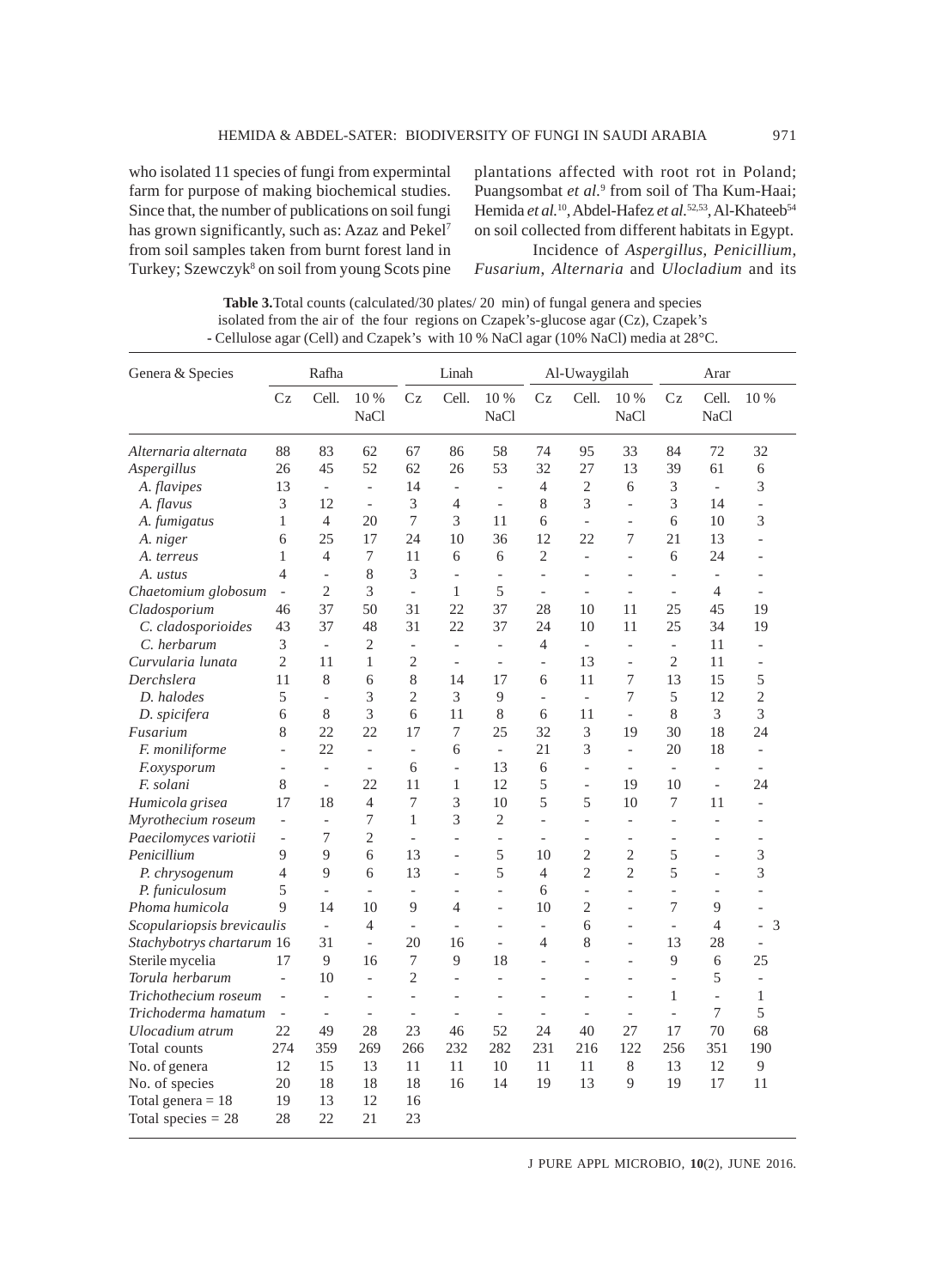member were the common in the studied regions. Some species were encountered only on one media and prevalent on other one. Also, numerous species were found only from one region and not from the others and vis versa.. These results were harmony with those obtained by El-Gali and Abdullrahman<sup>21</sup> who studied the soil fungi in El-Beida, Libya and showed that the most abundant fungi were *Alternaria*, *Aspegillus*, *Fusarium* and *Penicillium* spp. The distribution of these fungi in such habitats which are in close association with human activities supports that contact with such habitats is a risk factor for the infections caused by these fungal species. Therefore careful contact with such habitats especially for immunocompromised individuals must be controlled to avoid funal infections. Sharma *et al.* 55 found that dominant soil colonizers from subtropical forest were *Cladosporium, Trichoderma* and *Penicillium*.

Also, the results indicated that the widest spectrum of genera and species being isolated on Cz, followed by cellulose and the narrowest on 10% NaCl media. It is worthmentioin that *Ulicladium* species were prevalent on Czapek's medium supplemented with10 %NaCl. This indicated that these members were able to tolerate high salte stress and called haloterant fungi. The same results were obtained by Moubasher et al.<sup>6</sup>. They could isolate 87 species related to 31 genera from 96 newly reclaimed soil samples from Wadi El-Natrun, Egypt on three isolation media.

In the current work, the widest spectrum of total counts being isolated on Czapek's cellulose and the narrowest on 10% NaCl media, whereas Czapek's with 1% glucose medium was intermediate. *Aspergillus, Fusarium, Myrothecium, Stachybotrys, Penicillium* and *Emericella* were regularly the most dominant

genera possessing the highest proportions of propagules on the three isolation media. Numerous species were found only on one medium and not on the others media (Table 2).Also, in the literature a great number of fungi recorded in the present investigation on 10% NaCl medium were also identified in different parts of the world on high salt concentrations from Purerto Rico<sup>56</sup>, Dead Sea<sup>57</sup>, Red sea shore<sup>58</sup>, Salt marsh soil in Egypt<sup>48</sup>, solar salterns<sup>59</sup>, saline environments in Slovenia<sup>60</sup> and Mondovi estuary<sup>61,62</sup>. From the previous genera the most prevalent species were: *A. flavus,, A. fumigatus, A. ochraceus, A. terreus, P.chrysogenum, P. funiculosum, P. oxalicum, F. sambacinum, P. solani, A. alternata, A. chlamydospora, U. atrum* and *U. botrytis.* Some species were encountered from three cities such as: *A. carneus, A. ochraceus, A. terreus, Cladosporium cladosporioides, Myrothecium verrucaria, P. chrysogenum,* and *P. funiclosum.*, or two cities like: *A. alternata, A. brasiliensis, B. piluliferum, C. specifer, E. nidulans, Humicola fusco-atra, P. oxalicum, P. glomerata, Stachybotrys chartarum* and *U. tuberculatum* and not on the others. The remaining genera and species were isolated in rare frequency of occurrence found only in one city (Table 2). These species were also, isolated in high or rare frequency of occurrence from different habitats as reported by several researchers all over the world<sup>4,53,63</sup>.

The isolated species have been increasingly reported recently to be the etiologic agents of serious diseases in human through traumatic inoculation $64-66$ . There have been many reports of infection caused by black moulds in healthy individuals and in immunocompromised patients67. Also skin infections due to *Alternaria* in kidney transplant recipient have been reported by some investigators<sup>68</sup>. The prevalent clinical

Table 4. Flourescence (at 365 nm) of *Aspergillus flavus* strains isolated from the examined soil samples

| Isolates (No.)        | Flourescence on plates                   | Source      | Medium    |
|-----------------------|------------------------------------------|-------------|-----------|
| Aspergilus flavus (1) | -ve                                      | Rafha       | Cz.       |
| Aspergilus flavus (2) | -ve                                      | Rafha       | Cz.       |
| Aspergilus flavus (3) | Aflatoxins B1, B2, G1, G2(500 $\mu$ g/L) | Linah       | $C_{Z}$   |
| Aspergilus flavus (4) | $B1(50 \mu g/L)$                         | Al-Uwagilah | $C_{Z}$   |
| Aspergilus flavus (5) | B1, G1 $(200 \mu g/L)$                   | Al-Uwagilah | $Cz+NaCl$ |
| Aspergilus flavus (6) | -ve                                      | Arar        | $Cz+NaCl$ |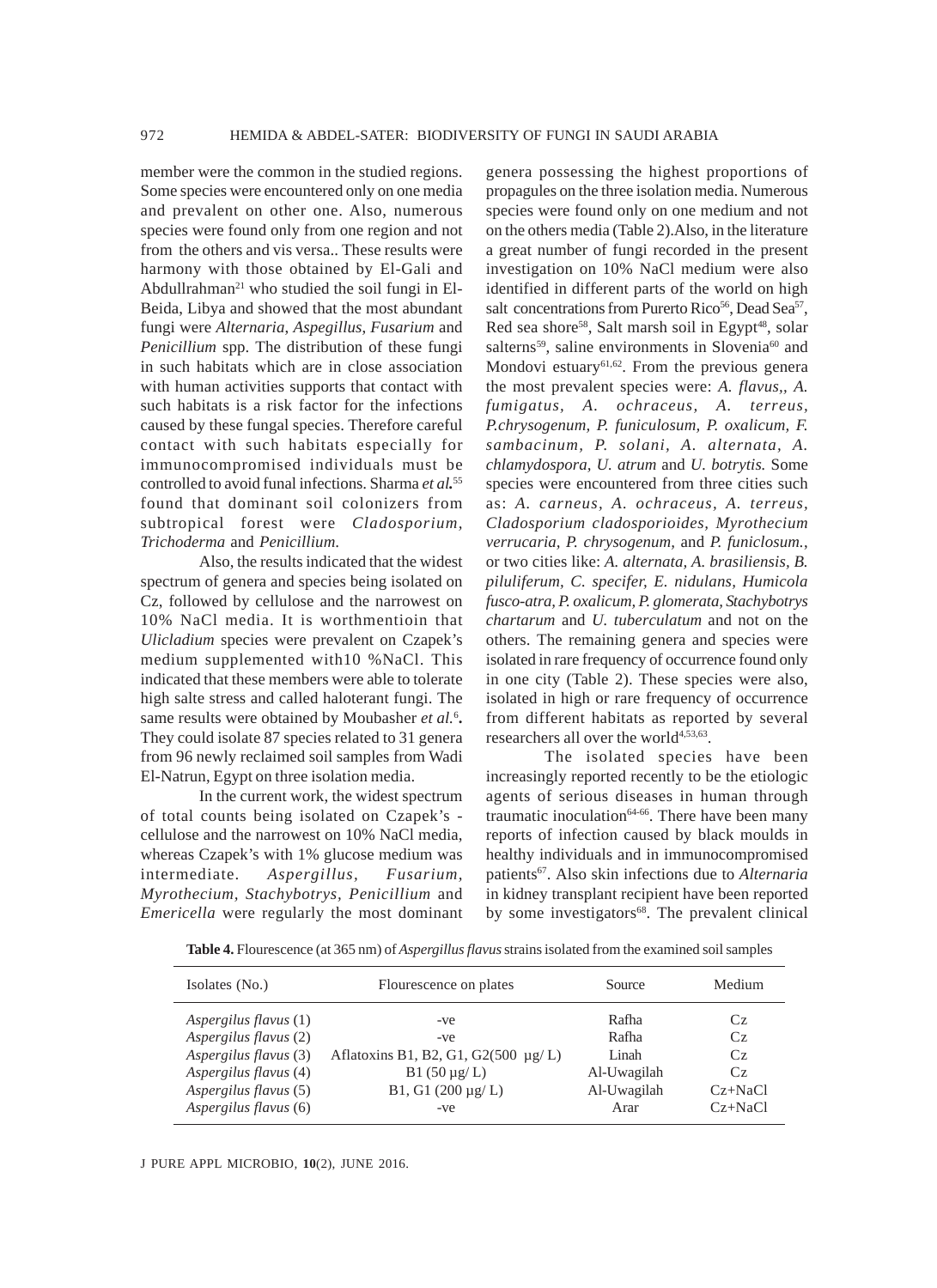features caused by *C. herbarum, C. cladosporioides*, and *C. sphaerospermum* included, infection of skin<sup>65</sup>, corneal ulcer $69$ , brain abscesses<sup>70</sup>, pulmonary ball<sup>71</sup> and dental granuloma72. Therefore careful contact with such habitats especially for immunocompromised individuals must be controlled to avoid funal infections.

# **Fungi recovered from air**

Airborne microbial contamination is a significant issue in the crowded centers and cities, as air serves as a transmission vehicle for pathogens that have linked with adverse health effects ranging from infectious diseases to allergies<sup>19</sup>.

Knowledge of species and density of outdoor airborne fungi in the studied environment can be especially important in the diagnosis and treatment of these diseases. In the present work the distribution of air fungal flora were performed during October – December 2015 over four governorates at the Northern border region, Saudi Arabia. Gravtational setting method using Pitridishes containing three isolation media wrer applied.

Exposed culture plates in various locations at the four cities as previously described produced a total of 28 species related to 18 genera on the three types of media used. Al-Falih<sup>73</sup> screened the air-borne fungal flora inhabiting school environments at different places in Riyadh



**Fig. 1.** Alfatoxin detected on thin layer chromotography (TLC) plates,Lane -1.,2 (negative); Lane 3 (mixture of flatoxins  $B_1$ ,  $B_2$ ,  $G_1$ ,  $G_2$ ), Lane 4 (aflatoxin  $B_1$ ), Lane 5 (aflatoxin  $B_1$  and  $G_1$ ) and Lane 6 (negative)

city, Saudi Arabia. He could isolate 36 species belonging to 6 genera from the examined area. In Turkey, Topbas *et al.*<sup>23</sup> evaluated the prevalent species of airborne in the outdoor environment in Trabzon city, Turkey. Twelve genera of fungi were identified. It has been reported that the above genera should always be considered as a cause of fungal allergy<sup>74</sup>. In Iraq Muhsin and Adlan<sup>28</sup> made an assessment of air quality by examining outdoor airborne fungi among three sites over four seasons of the year 2009 in Basrah city (Iraq). They noticed that nine fungal genera including 16 species were prevalent in the air samples.

As shown in Table (3) the highest level of reproduction in the terms of the number of colonies was observed in Rafha (274, 359, 269 colonies) followed by Arar (256, 351, 190 colonies), and the less was shown in Linah (266, 232, 282 colonies) and Al-Uwaygilah (231, 216, 122 colonies) on the three media, respectively. Also, when the the results analyzed with respect to the number of fungi found, Rafha ranked first with 28 species and 19 genera, and Arar occupied the second with 23 species and 16 genera. Regions Linah and Aluwaygilah came the third and the fourth with 22 and 21 species and 13 and 12 genera, respectively. In most regions studied the high total counts and the widest spectrum of genera and species being isolated on Czapek's-glucose agar and the narrowest was encountered on Czapek's glucose with 10% NaCl, whereas Czapek's –cellulose media was intermediate. In the air, the dematiaceous fungi outnumbered the hyaline ones. Environmental factors such as atmospheric conditions, high light intensity, and deep diurnal fluctuations of temperature, wind and humidity may induce selective effects for advantage of the dematiaceous fungi over the hyaline like. Also, the melanincontaining fungi are more adapted to survive the injurious effects of these conditions. The present study showed similarities in both quantitative and qualitative compositions to many comparable investigations in tropical and subtropical areas such as Iraq, Iran, Laybia, Turkey, Kuwait, Egypt, as well as other studies in Saudi Arabia<sup>6,64,75</sup>.

In the current study the most reproductive genera were *Alternaria*, *Cladosporium*, *Aspergillus*, *Ulocladium*, *Humicola* followed by *Derchslera*, *Fusarium*, *Stachybotrys* and *Penicillium*. From the above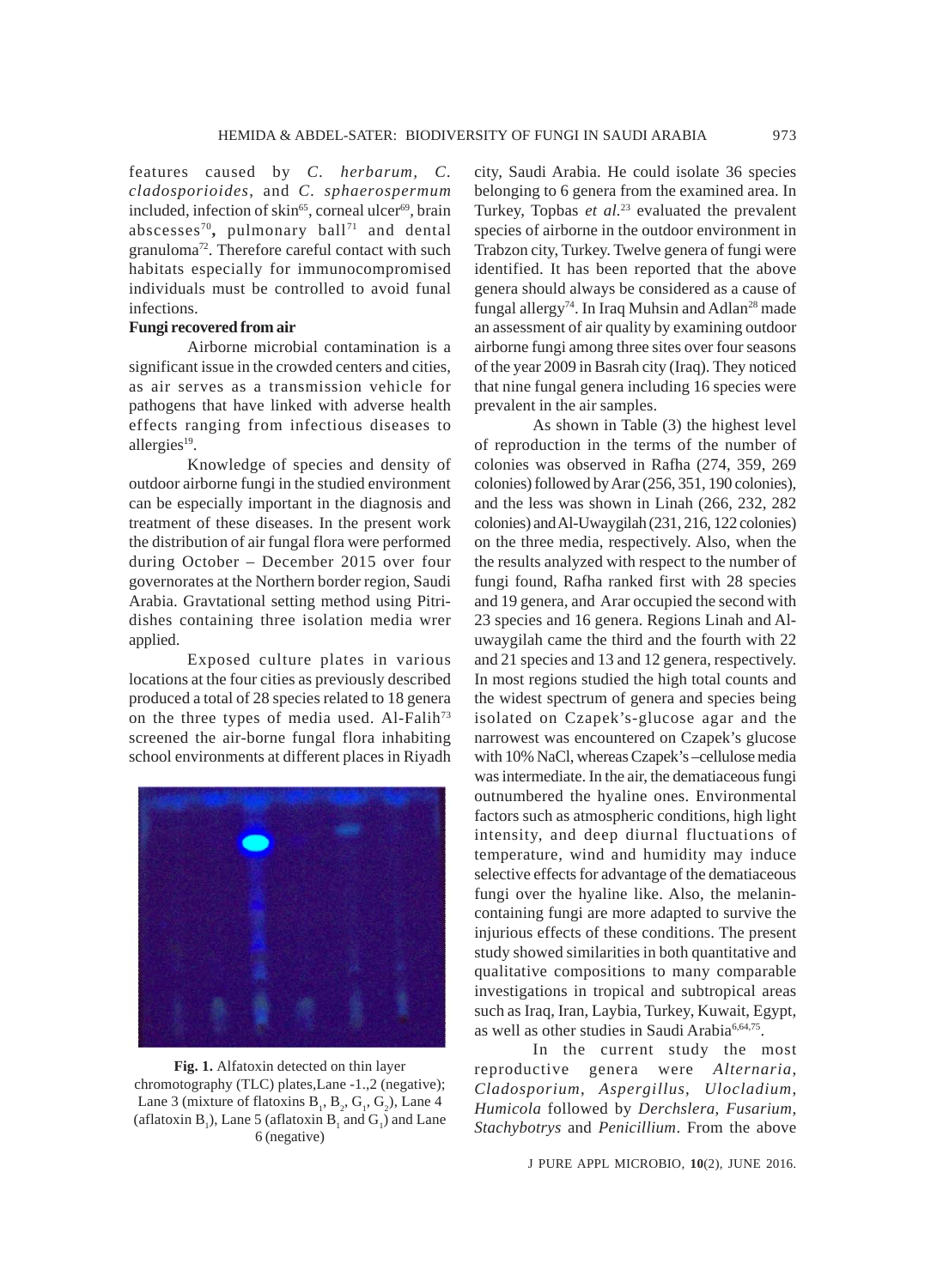genera *A. alternata, A. niger, A. fumigatus, A. terreus, C. cladosporioides, U. atrum, H. grisea, A. spicifera, F. monoliforme, S. chartarum* and *P. chrysogenum* were the most prevalent species. These results are comparable to those obtained from several studies in the world. These genera also exhibited a high level of reproduction allover the world. In Riyadh, Hasnain *et al*. 76 in a study performed in outdoor air In Riyadh, it was reported that the genera of *Alternaria*, *Aspergillus*, *Cladosporium*, *Penicillium*, and *Ulocladium* were the most common. Hasanain *et al.*<sup>77</sup> found that the genus *Ulocladium* emerged to be one of the five most prevalent fungi in the outdoor environment of three rgions (Riyad, Jeddah and Al-Khbar), Saudi Arabia. They observed that the percentage of *Ulocladium* in the air varied at all sites studied with highest composition being 7% of the total air spora. *Alternaria* is known to be a potent allergen world-wide and considered to be the third important allergen, after ragweed and grass pollen, as a natural cause of allergy in the United states<sup>78</sup>. Al-Suwaine *et al.*<sup>75</sup> studied the allergenic fungi and their seasonal fluctuation at two different sites (Al-Batha and Al-Ulia) in Riyadh city. They indicated that airborne fungi were grouped into major and minor components depending upon their frequency of appearance and catch percentage in the air. *Cladosporium, Penicillium, Aspergillus, Alternaria and Ulocladium* spp.were included as major components. While, minor components included *Drechslera, Rhizopus, Fusarium* and *Stachybotrys* spp. In a study performed in Ankara**,** Turkey, Mete *et al.*79 reported that the most prevalent fungal genera were of *Rhizopus* (54%), *Cldosporium* (14.3%), *Penicillium* (12.4%), and *Alternaria* (4.7%). In a study conducted with 339 school children in Australia, Downs *et al.*<sup>74</sup> idicated that *Alternaria* allergens contributed to severe asthma in regions were exposure to the fungus was high. Also, In Turkey, Topbas *et al.*<sup>23</sup> evaluated the prevalent species of airborne in the outdoor environment in Trabzon city, Turkey and noticed that *Alternaria* (26.3%), *Cladosporium* (8.1%), *Penicillium* (26.8%) and *Fusarium* (13.2%) were the most prevalent fungal genera. In Iraq, Muhsin and Adlan<sup>28</sup> made an assessment of air quality by examining outdoor airborne fungi among three sites over four seasons of the year 2009 in Basrah city (Iraq). They noticed that the most

J PURE APPL MICROBIO*,* **10**(2), JUNE 2016.

predominant fungi belonged to the genera *Cldosporium*, *Penicillium*, *Alternaria* and *Aspergillus*. Also, highest counts of the fungal isolates were recorded for *C*. *cladosporioides*  $(31.3\% \text{ frequency})$ , followed by *P. notatum* (= *P.*) *chrysogenum,* 11.9%), *A. alternata* (10.0%) and *A.*  $niger$  (5.8%). In Libya, El-gali and Abdullr<sup>21</sup> assessed the culturable airborne fungal colony and types in different seasons of 15 homes in different localities from April 2013 to March 2014 in Lybia. *Alternaria alternata*, *Cladosporium cladosporioides*, *Fusarium solani*, *Penicillium chrysogenum* and *P*. *digitatum* were the predominant genera and the abundance of genera varied by season. Spores of the previous species are generally considered to be important causes of allergic rhinitis and asthma<sup>80</sup>. These genera have been reported among the predominant soil dematiaceus hyphomycetes in Eastern Tibet<sup>81</sup>. It may be attributed to size and nature of their conidia (small, dry and carried in long chains) which facilitate thir dispersal by air<sup>82</sup>.

The remaining genera and species were isolated in low or rare frequency of occurrence. Also, some species were recovered from one city and not from the other and on one medium and not on the other (Table 3). These results are nearly similar to those obtained from different places all over the world<sup>16, 83-86</sup>.

### **Aflatoxins**

The fluorescence at 365 nm of 6 *Aspergillus flavus* strains recoverd in the present work indicated that 3 showed intense blue colour indicating aflatoxins B1, B2 production and fluoresced green colour indicating aflatoxin G1, G2 production. From the positive results 1 strain produced aflatoxins B1, B2, G1, G2 (500  $\mu$ g/L); one strain produced B1 (50  $\mu$ g/ L)and one istrain produced B1 and G1 (200 µg/ L) which isolated from soil of Linah and Al-uwagilah on Cz and Cz+ Nacl media (Table 4 and Fig. 1). The remaining tested strains (3) showed negative results. In this respect**,** Riba *et al*. <sup>87</sup> screened 150 strains isolates that related to *A. flavus* (144 isolates) and *A. tamari* (6) for aflatoxin production and found only 45 isolates were aflatoxigenic. In the screening of Ezekiel *et al.*88 on 90 isolates of *Aspergillus* section *Flavi* found that only 35.6 % of the isolates produced the characteristic fluorescence of aflatoxins under 365 nm UV. More recently, Ismail *et al.*89 screened 43 fungal strains and noticed that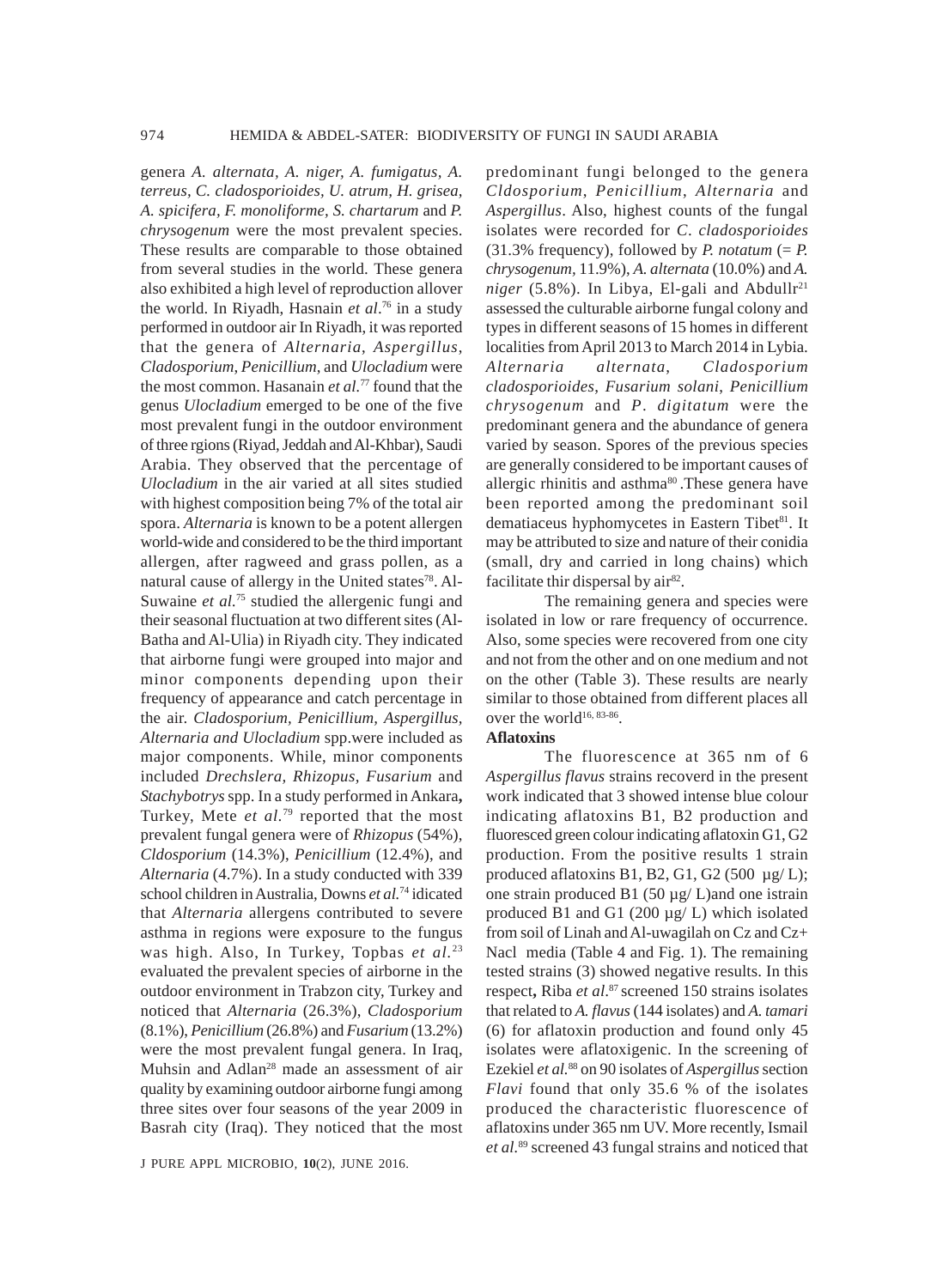all *A. flavus* strains showed blue colour with different intensities indicating aflatoxin B production and one of them fluoresced greenish yellow colour indicating aflatoxin G production.

# **CONCLUSION**

In soil the hyaline fungi were predominant over the dark-coloured ones. It may be due to the soil is densely populated by microorganisms and competition for extence is very sever. On the other hand, fungi are relatively protected from the injurious effects of atmospheric conditions, high light intensity, and deep diurnal fluctuations of temperature and humidity. These conditions may selectively favour hyaline fungi over the darkcoloured (melanin-containing) fungi Chimatic factors influence the overall levels of airborne microorganisms causing allergic diseases. Hmide climates offer more opportunities for growth of varous groups of allergen producing organisms, especially fungi. Coastal areas have high humidty and horticultural practices throughout the year also provide sufficient moisture for fungal growth. This study provided some information regarding the air borne fungal composition at the Northern border region of Saudi Arabia and suggesting a further investigation to correlate between the common human allergies among the population and the incidence of airborne fungi in the environment of this cities. Knowledge on airborne fungi is important as it is considered a potential public health problem and data can be used as a base to develop criteria for assessing outdoor air quality in Saudi Arabia. Also, some of the isolated species especially related to *Aspergillus flavus* group are well-known as toxeginic and constitute a health hazard for human and animal.

### **ACKNOWLEDGEMENT**

Many thanks to Deanship of Scientific Research, Northern Border University, Arar, KSA for financial support this research project No. (**8- 27-1436-5**).

### **REFERENCES**

1. Clegg, I. J. and Murray, P. Soil microbial ecology and plant root interaction. IGER Innov, 2002; **6**: 36-39.

- 2. Feeney, D. S., Crawford, J. W. and Daniell, T. *et al*. Three-dimensional microorganisation of the soil-root microbe system. *Microb. Ecol.*, 2006; **52**:151-8.
- 3. Hawksworth, D. L. Fungal diversity and its implications for genetic resource collections. *Stud*. *Mycol*., 2004; **50**: 9–18.
- 4. Abdel-Hafez, S. I. I. Survey of the mycoflora of desert soils in Saudi Arabia. *Mycopathol*., 1982 ; **80**: 3-8.
- 5. Moubasher, A. H. More than forty years of study of fungi in soil and other sources in Egypt and other Arab countries. The first International Conference on Basic and Appilied Mycology (ICBAM-1), Assuit University, Assuit, Egypt. March, 2010; pp. 15-16.
- 6. Moubasher, A. H., Ismail, M. A., Nemat A. Hussein and Gouda, H. A. Osmophilic/ osmotolerant and halophilic/ halotolerant mycobiota of soil of Wadi El-Natrun region, Egypt. *J. Basic Appl. Mycol.*, 2015; **6**:15-24.
- 7. Azaz, A. D. and Pekel, O. Comparison of soil fungi flora in burnt and unburnt forest doilsin the vicinity of Karg Yeak (Alanya, Turkey). *Turk. J. Bot.*, 2002; **26**: 409-16.
- 8. Szewczyk, W. Soil fungi communities from young Scots pine plantations affected with root rot. *Acta Mycol.*, 2007; **42**(2): 239- 44.
- 9. Puangsombat, P., Sangwanit, U. and Marod, D. Diversity of soil fungi in different land use types in Tha Kum-Huai Raeng Forest Reserve, Trat Province.*Nat*. *Sci*., 2010; 44: 1162-75.
- 10. Hemida, S. K., Ismail, M. A. and Abdel-Sater, M. A. Fungi from soil wilted and healthy plants with special reference to the associated fusaria. *J. Basic Appl. Mycol.*, 2012; **3**:1-6.
- 11. Asan, A., Ilhan, S. and Sen, B. *et al*. Airborne fungi and actinomycetes concentrations in the air of Eskisehir City (Turkey). *Ind. Built Environ.*, 2004; **13**: 63–74.
- 12. Dubey, S., Lanjewar, S. and Sahu, M. *et al*. The monitoring of filamentous fungi in the indoor, air quality and health. *J. Phytol.*, 2011; **3**: 13-14.
- 13. Menezes, E. A., Carvalho, P. G., Trindate, E. C. P. M*. et al*. Airborne fungi causing respiratory allergy in patients from Fortaleza, Ceara, Brazil. *J. Bras. Patol. Med. Lab*. ,2004; **46(3);** 133-37.
- 14. Hasnain, S. M., Fatima, K., Al-Frayh, A., and Al-Sedairy S. Prevalence of airborne basidiospores in three coastal cities of Saudi Arabia. *Aerobiol.*, 2005; **21**: 139–45.
- 15. Abdel-Hafez, S. I., Shoreit, A., Abdel-Hafez, I. A. and EL-Maghraby, O. M. Mycoflora and mycotoxin producing fungi of air-dust particles from Egypt. *Mycopathol.,* 1986; **93**: 25–32.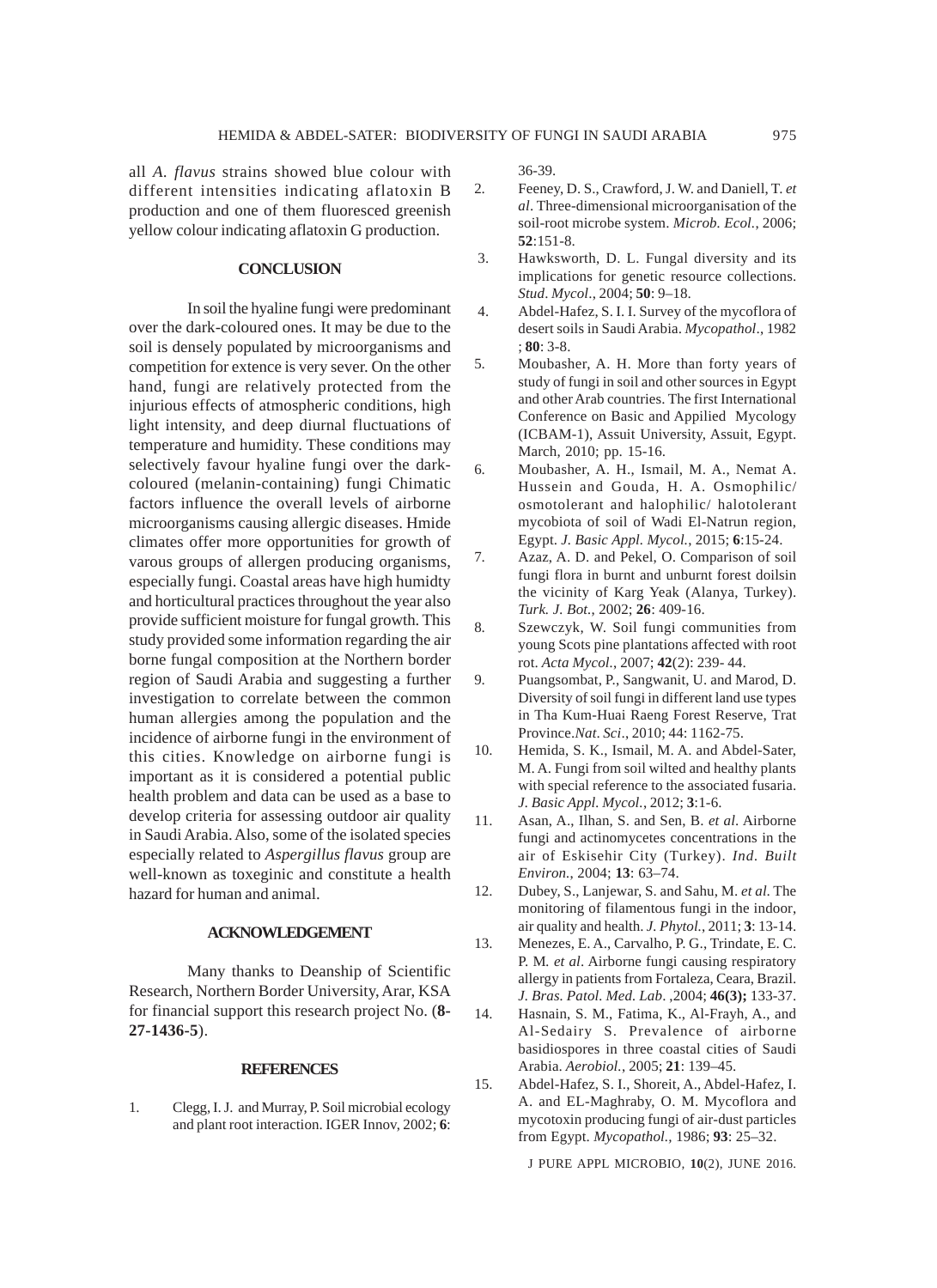- 16. Ismail, M. A., Chebon, S. K. and Nakamya, R. Preliminary surveys of outdoor and indoor aeromycobiota in Uganda. *Mycopathol*., 1999; **148**: 41–51.
- 17. Khan, Z. U., Khan, M., Chandy, R. and Sharma, P. N. *Aspergillus* and other moulds in the air of Kuwait. *Mycopathol.,* 1999; **146:** 25 – 32.
- 18. Al-Subai, A. A. Air-borne fungi at Doha, Qatar. *Aerobiol.,* 2002; **18**(3–4): 175–83.
- 19. Abdel-Hameed, A. A. and HabeebAllah, T. Air microbial contamination at the Holy Mosque, Makkah, Saudi Arabia. *Curr. World Environ.,* 2014; **8**(2): 179-87.
- 20. El-Essawy, A. A., Abd El-Kader, M. I. A., Abou El-Hawa, M. E. and Aly A. S. E. Studies on mycoflora of air of Sana'a governorate ''Yemen Republic''. *Egyptian J. Appl. Sci.,* 1992; **7**: 607– 16.
- 21. El-Gali, Z. I. and Abdullrahman, E. M. Seasonal distribution of indoor and outdoor fungi in the air of El-beida city, Lybya. *New York Sci. J*., 2014; **7**(6): 94-100.
- 22. Sarica, S., Asan, A., Tatman-Otkun, M. and Ture, M. Monitoring indoor airborne fungi and bacteria in the different areas of Trakya University Hospital (Edirne-Turkey). *Indoor Built Enviro.*, 2002; **11**: 285–92.
- 23. Topbas, M., Tosun, L., Can, G., Kaklikkaya, N. and Aydin, F. Identification and seasonal distribution of airborne fungi in Urban outdoor air in an Eastern Black Sea Turkish Town. *Turk. J. Med.*, 2006; **36**: 31-36.
- 24. Õzkara, A., Ocak, I., Korcan, S. and Konuk, M. Determination of fungal air spora in Afyonkarahisar, Turkey. *Mycotaxon*, 2007; **102**: 199–202.
- 25. Nourian, A. A., Badali, H. and Khodaverdi, M. *et al*. Airborne mycoflora of Zanjan-Iran. *Int. J Agri. & Biol.*, 2007; **9**(4): 628–30.
- 26. Al-Qura'n S. Analysis of airborne pollen fall in Tafileh, Jordan, 2002–2003. *World Appl. Sci. J.*, 2008; **4**(5): 730–5.
- 27. Lohare, S., Kamble, R., Lakde, H. and Nagpurne, V.S. Air spora over tomato field at udgir Shodh, Samiksha aur Mulyankan. *Int. Res. J*., 2009; **2**(6):  $806 - 7.$
- 28. Mushsin, T. M. and Adlan, M. M. Seasnonal distribution pattern of outdoor airborne fungi in Basrah city Southern Iraq. *J. Basrah Res. (Sci.),* 2012; **38**(1): 90-8.
- 29. Bankole, S., Ogunsanwo, B. M. and Mabekojo, O. O. Natural occurrence of moulds and Aflatoxin B1 in melon seeds from markets in Nigeria. *Food Chem*. *Toxicol*., 2004; **42**: 1309- 14.
- 30. Paterson, R. R. M. Aflatoxins contamination in chili samples from Pakastan. *Food Cont.,* 2007;

J PURE APPL MICROBIO*,* **10**(2), JUNE 2016.

**18**: 817-20.

- 31. Ferguson, L. R. Role of dietary mutagens in cancer and atherosclerosis. *Curr. Opin. Clin. Nutr. Metab. Care,* 2009; **12**: 343-49.
- 32. Iqbal, S. Z., Paterson, R. R. M., Bhati, I. J. *et al*. Aflatoxin B1 in chilies from the Paunjab region, Pakistan. *Mycotoxin Res*., 2010; **26**: 205-9.
- 33. Frisvad, J. C., Thrane, U., Samson, R. A. and Pitt, J. I. Important mycotoxins and fungi which produce them. *Adv. Exp. Med. Biol*., 2006; **571**: 30-31.
- 34. Murphy, P. A., Hendrich, S., Landgren, C. and Bryant, C. M. Food Mycotoxins. *An Update J. Fd. Sci.,* 2006; **71**: 51-65.
- 35. Bhatnager, D., Payne, G., Linz, J. E. and Cleevland, I. E. Molecular biology to eliminate aflatoxins. *Inform*., 1995; **6**: 262-92.
- 36. Udagawa, S. Fungal spoilage of foods and its risk assessment. *Nippon Ishinkin Gakkai Zasshi*., 2010; **46**: 11-15.
- 37. Jackson, M. L. Soil Chemical Analysis. Constable and Co. London, 1958.
- 38. Johnson, L.F., Eiroy, A. and Curl, E. A. Methods for research on the ecology of soil-borne plant pathogens. Burgress publishing Company, Minneopolis, 1972.
- 39. Raper, K. B. and Fennell, D. I. The genus *Aspergillus*. Williams & Wilkins Co., Baltimore, 1965.
- 40. Booth, C. The Genus *Fusarium*. Kew, UK, Commonwealth Mycological Institute, 1971.
- 41. Ellis, M. B. Dematiaceous Hyphomycetes. Commonwealth Mycological Institute, Kew, Surrey, England, 1971; 608 pp.
- 42. Pitt, J. I. The Genus *Penicillium*. Academic Press, London, 1979; 635 pp.
- 43. Moubasher, A. H. Soil fungi in Qatar and other Arab countries. The Scientific and Applied Research Center, University of Qatar, Doha, 1993; pp. 566.
- 44. Domsch, K. H., Gams, W. and Anderson, T.H. Compendium of soil fungi. 2nd edition, IHW-Verlag, Eching, 2007.
- 45. Seifert, K., Morgan-Jones, G. W. and Kendrick, B. For the genera of hyphomycetes.CBS-KNAW. Fungal Biodiversity Centre, Utrecht, The Netherlands, 2011; pp. 997.
- 46. Zohri, A. A. Mycoflora and Mycotoxins of some meat products. Ph. D. thesis, Botany Department, Faculty of Science, Assiut University, Assiut, Egypt, 1990.
- 47. Gherbawy, Y. A., Hussein, N. A. and Al-Qurashi, A. A. Molecular characterization of *Trichoderma* population isolated from soil of Taif city, Saudi Arabia*. Int. J. Curr. Microbiol. Appl. Sci.*, 2014**; 3**(9): 1059-71.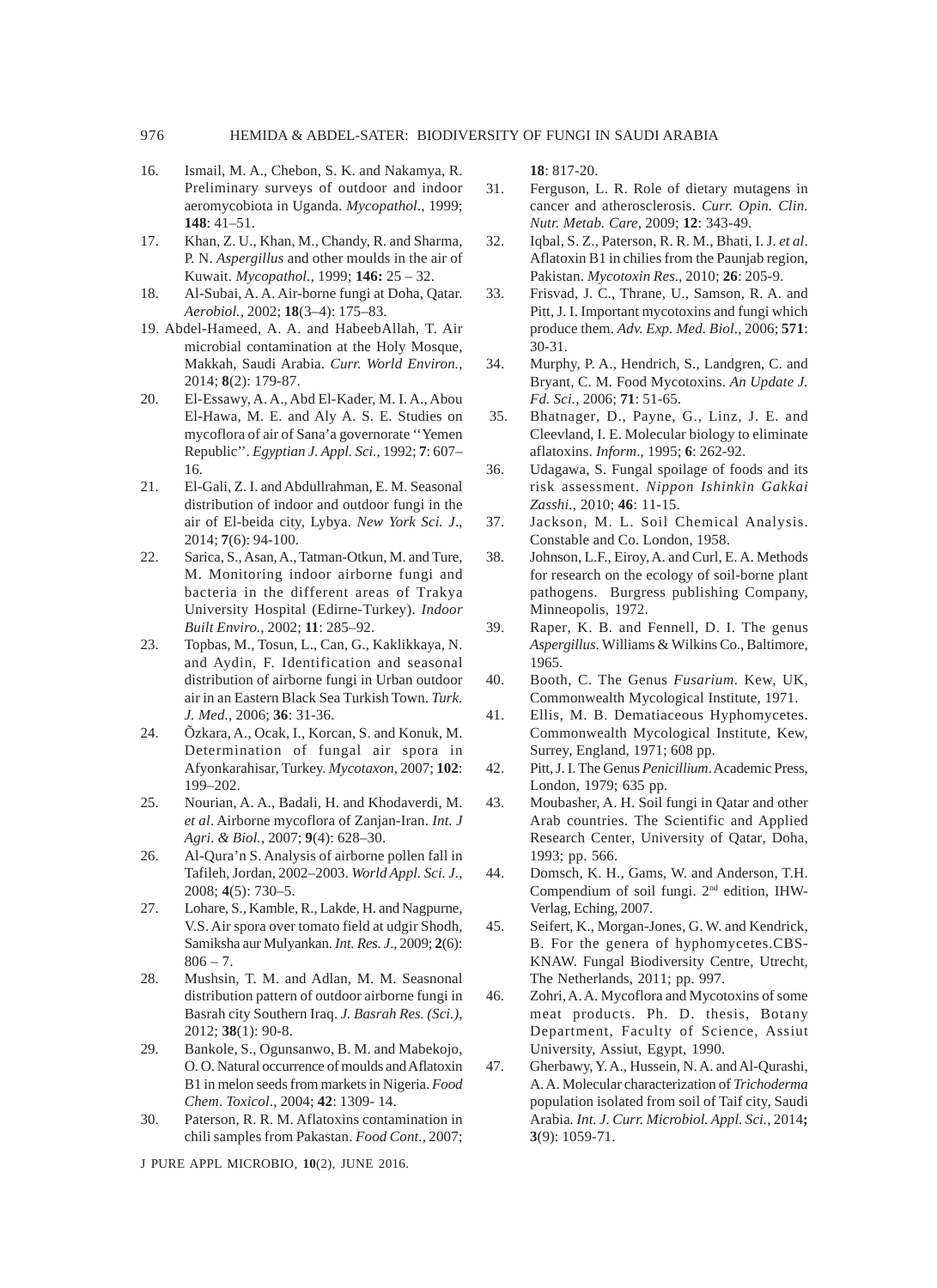- 48. Moubasher, A. H., Abdel-Hafez, S. I. I., Bagy, M. M. K. and Abdel-Sater, M. A. Halophilic and halotolerant fungi in cultivated, desert and salt marsh soils from Egypt. *Acta Mycol*., 1990; **27**(2):65-81.
- 49. Ismail, M. A. Studies on the mycoflora of air, dust and pollen grains in the oasis of Western desert, Egypt. Ph. D. thesis, Faculty of Science, Assuit University, Assiut, Egypt, 1990.
- 50. Vitousek, P. M., Mooney H. A., Lubchenco, J. and Melillo, J. M. Human Domination of Erth's ecosystems. *Science*, 1997; **277**: 494-9.
- 51. Adametz, L. Untersuchungen uber die niederen Pilze der Ackerkrume. Inaugural-Dissertation, Leipzig, 1881; pp. 78.
- 52. Abdel-Hafez, S. I. I., Moharram, A. M. and Abdel- Sater, M. A. Soil fungi of the New Valley Area, Western Desert, Egypt. Bull. Fac. Sci, Assiut Univ., 2000; **29:**255- 71.
- 53. Abdel- Hafez, S. I. I., Ismail, M. A., Hussein, N. A. and Abdel-Hameed, N. A. The diversity of *Fusarium* species in Egyptian soils, with 3 new record species. *Assiut Univ. J. Bot*., 2009; **1***:* 129-47.
- 54. Al-Khateeb, A. W. Some mycological, phytopathological and physiological studies on mycobiota of selected newly reclaimed soils in Assiut Governorate, Egypt. M. Sc. Thesis, Botany Department, Faculty of Science, Assiut University, Assiut, Egypt, 2004.
- 55. Sharma, G., Pandey, R. R. and Singh, M. S. Microfungi associated with surface soil and decaying leaf litter of *Quercus serrata* in a subtropical natural oak forest and managed plantation in Northeastern India. *Afric. J. Microbiol. Res.,* 2011; **5(7)**: 777-87.
- 56. Ruiz-Suarez, J. Arenicolus filamentous fungi in Mayaguez Bay shoreline, Western Puerto Rico. Master Thesis. University of Puerto Rico, Mayaguez Campus, 2004.
- 57. Grishkan, I., Nevo, E. and Wasser, S. P. Soil micromycetes diversity in the hypersaline dead sea costal area. *Israel. Mycol. Prog.,* 2003; 2(1): 19-28.
- 58. Moubasher, A. H., Abdel-Hafez, S. I. I. and El-Maghraby, O. M. O. Studies on soil mycoflora of Wadi-Bir-El-Ain, Eastern Desert, Egypt. *Cryptogamie Mycol.,* 1985; **6**: 129-43.
- 59. Cantrell, A. S., Casillas- Martinez, L. and Molina, M. Characterization of fungi from hypersaline environment of solar salterns using morphological and molecular techniques. *Mycol*. *Res*., 2006; **110**: 962- 70.
- 60. Butinar, I., Santos, S., Spencer-Martins, I., Oren, A. and Gunde-Cimerman, N. Yeast diversity in hypersaline habitats. FEMS Microbiol. *Lett*.,

2005; **244**: 229-34.

- 61. Gunde-Cimerman, N., Ramos, J. and Plemenitas, A. Halotolerant and halophilic fungi. *Mycol*. *Res*., 2009; **113**: 1231- 41.
- 62. Gonsalve, V., Nayak, S. and Nazareth, S. Halophilic fungi in a polyhaline estuarine habitats. *J. Yeast Fungal Res*., 2012; **3(3):** 30- 36.
- 63. Gomes, D. N. F., Cavalcanti, M. A. Q., Fernande M. J. S. *et al*. Filamentous fungi isolated from sand and water of Bairro Novo and Casa Caiada beaches, Olinda, Pernambuco, Brazil. *Braz. J. Biol.,* 2008; **68(3)**: 577-82.
- 64. Gallelli, B., Viviani, M. and Nebuloni, M. *et al.* Skin infection due to *Alternaria* species in kidney allograft recipients: report of new cases and review of the literatures. *J.Nephrol.,* 2006; **19(5):** 668-72.
- 65. Tamsikar, J., Naidu, J. and Singh, S. M. Phaeohyphomycotic sebaceous cyst due to *Cladosporium cladosporioides*: Case report and review of leterture. *J. Med. Mycol.,* 2006: **16**: 55-7.
- 66. Smith, T., Goldschlager, T., Mott, N., Robertson, T. and Campel, S. Optic atrophy due to *Curvularia lunata* mucocoele. *Pituitary*, 2007; **10**:295-7.
- 67. Silvera, F. and Nucci, M, Emergence of black moulds in fungal disease: epidemiology and therapy. *Curr. Opin. Infect. Dis*., 2001; **14(6):** 679-84.
- 68. Farina, C., Gotti, E., Parma, A. *et al*. Phaeohyphomycotic soft tissue disease caused by *Alternaria alternata* in a kidney transplant patient: A case report and literature review. *Transplant Proceed*, 2007; **39**: 1655-59.
- 69. Gugnani, H. C., Gupta, S. and Talwa, R. S. Role of opportunistic fungi in ocular infection in Nigera. *Mycopathol.,* 1978; **65**: 155-66.
- 70. Kantarcioglu, A. S., Yucel, A. and De Hoog, G. S. Case report: Isolation of *Cladosporium cladosporioides* from cerebrospinal fluid. *Mycoses*, 2002; 45: 500- 3.
- 71. Kwon-Chung, K. J., Schwartz, I. S. and Ryback, B. J. A pulmonary fungal ball produced by *Cladosporium cladosporioides*. *Am. J. Clin. Pathol.,* 1975; **64**: 564 -8.
- 72. Pepe, R. R. and Bertrolotto, C. Primo isolamento di *Cladosporium cladosporioides* (Fres.) de Vries da gramulomi dentali. *Minerva Stomatol*., 1991; **40**: 781 – 5.
- 73. Al-Falih, A. M. Aquantitative survey of airborne fungal spores from schools in Riyadh, Saudi Arabia. *Pak. J. Biol. Sci.,* 2001; **4**(6): 736- 9.
- J PURE APPL MICROBIO*,* **10**(2), JUNE 2016. 74. Downs, S. H., Mitakakis, T. Z., Marks, G. B. *et*